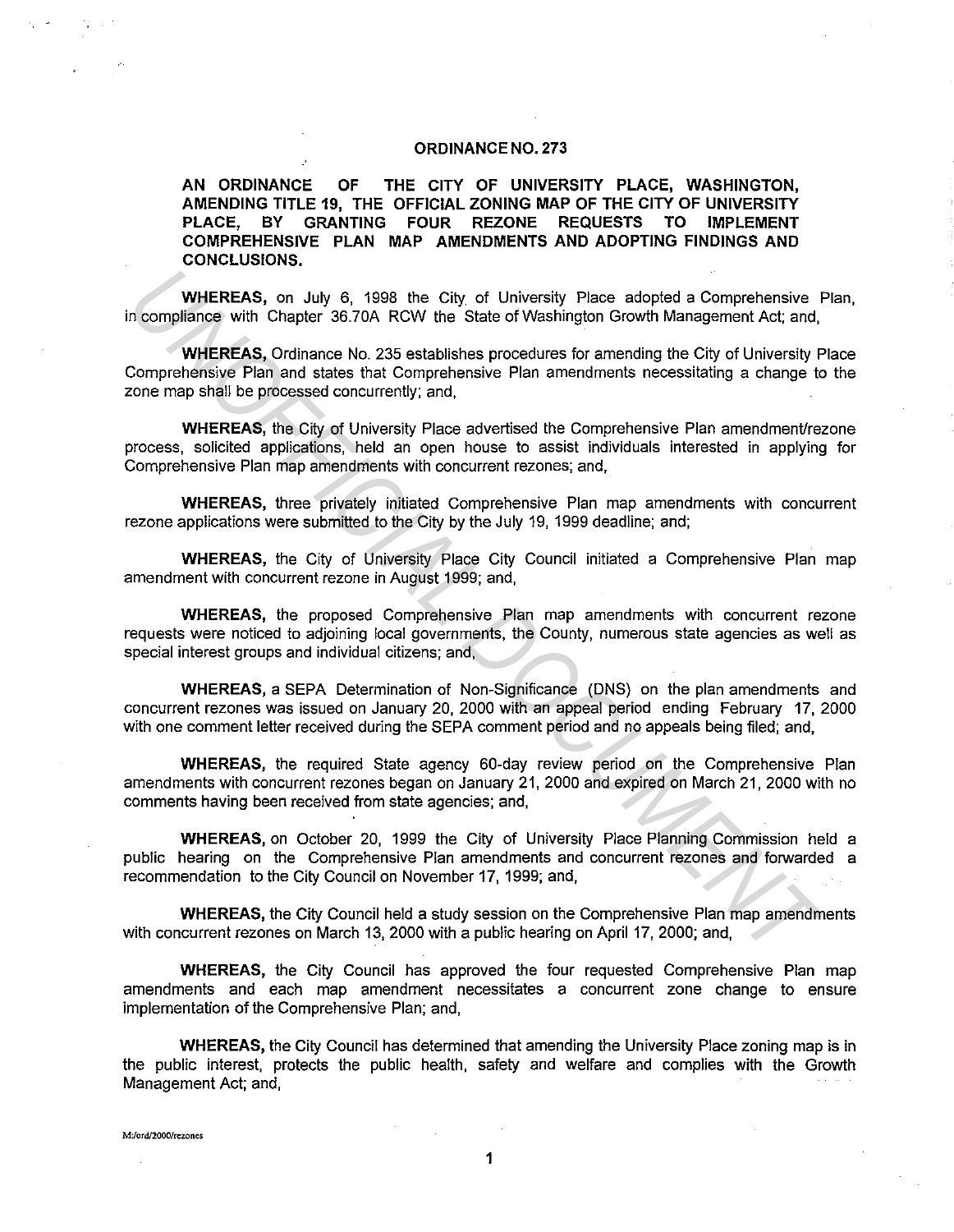**WHEREAS,** the City Council finds that two of the four zone changes necessitate conditions to implement comprehensive plan policies to ensure compatibility with adjacent single family residential uses; NOW THEREFORE,

**THE CITY COUNCIL OF THE CITY OF UNIVERSITY PLACE, WASHINGTON, DOES ORDAIN AS FOLLOWS:** 

**Section 1. Findings Adopted.** The City Council hereby adopts the Findings and conclusions attached as Exhibit "A".

**Section 2. Rezone Request Granted to Fred Meyer Stores, File #: APP99-0001.** The request from Fred Meyer Stores to amend the zone map from "R1" {Single Family Residential) to "NC" {Neighborhood Commercial) for property located at the northwest corner of 67th Avenue West and Bridgeport Way West (6305 Bridgeport Way West) as shown on Exhibit "B" is hereby granted.

**Section 3. Rezone Request Granted to David Mugleston/Ken and Linda Still File** #: **APP99-0002.** The request from the David Mugleston/Ken and Linda Still to amend the zone map from "R1" {Single Family Residential) to "MU-0" {Mixed Use-Office) for parcels located in the west side of the 3300-3400 block {approximately) of Bridgeport Way West {the subject parcels do not front Bridgeport Way West) as shown on Exhibit "C" is granted subject to the following conditions of approval: Section 1. Endings Adopted, The City Council hereby adopts the Findings<br>
Section 7. Reacons Request Granted to Fred Mever Stores. File #: APP99-0001,<br>
section Fired Mever Stores between the zone map from "R1" (Single Famil

#### **Conditions of Rezone**

- 1. For the zone change to be effective, parcels subject to the zone change shall be combined {lot combination) with those parcels under common ownership fronting on Bridgeport Way West. {As the zone change request involves parcels with two separate property owners, each lot combination may be pursued separately; however, the zone change will only be effective for those parcels that have undergone the lot combination.)
- 2. Hillside. The westerly sloped hillside area shall be established and maintained with native vegetation. Non-native vegetation shall be removed and native vegetation established and maintained in such a way as to maintain slope stability. Plans for re-vegetation shall be reviewed and approved by the city prior to work being performed.
- 3. Landscaping. Level 3 landscaping shall be provided between any parking area and the rear lot line, excluding the area of the hillside.
- 4. Minimum Rear Yard.Building Setback. 120 feet (depth of rear parcels, excluding the 33 feet of vacated Menlo Drive right-of way).
- 5. Parking Area Rear Yard Setback. The greater of:
	- a) 50 feet; or,
	- b) 20 feet from top of hillside; or,
	- c) the recommendation of any geo-technical assessment and/or report.
- 6. Fence. A solid 100 percent, sight-obscuring six-foot high fence or wall. The location and materials of the fence or wall shall be approved by the Planning and Community Development Director.
- 7. On Site Lighting. On-site lighting shall be shielded or directed away from abutting or adjacent residential uses.

**M:/ord/2000/rezones**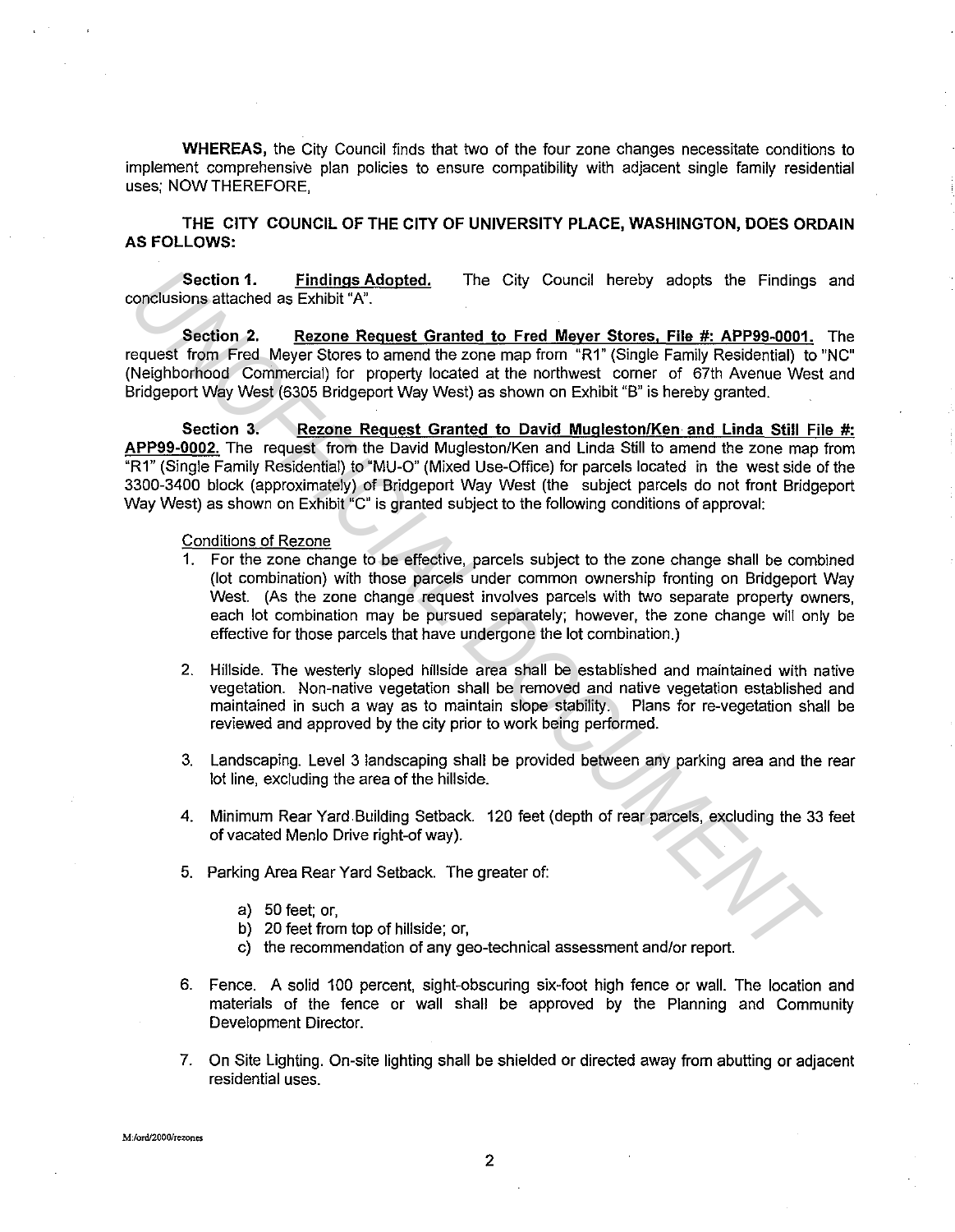**Section 4. Rezone Request Granted. Pierce County Fire Protection District #3. APP990003.** The request to amend the zone map from "PF" (Public Facilities) to "MU-0" (Mixed Use-Office) for property located at 7909 40th Street West as shown on Exhibit "D" is hereby granted subject to the following conditions of approval:

#### Conditions of Rezone

1. The maximum building height on the subject property shall be limited to 25 feet.

2. The minimum rear yard landscape buffer width shall be 20 feet.

**Section 5.** Rezone Request Granted. City of University Place, File #: APP99-0004. The request from the City of University Place to amend the zone map from "Single Family" (R1) to "Public Facilities" (PF) for property located in the 7200-7300 Block (approximate) of Cirque Drive (south side) as shown on Exhibit "E" is hereby granted.

**Section 6. Severability.** If any section, sentence, clause or phrase of this Title shall be held to be invalid or unconstitutional by a court of competent jurisdiction, such invalidity or unconstitutionality shall not affect the validity or constitutionality of any other section, sentence, clause or phrase of this Title. 2. The minimum rear yard landscape buffer width shall be 20 feet.<br> **Section 5.** Rezone Request Granted. City of University Place, File #: APP99-0004.<br>
Equals from the City of University Place to amend the zone map from "Si

**Section 7. Publication and Effective Date.** A summary of this ordinance, consisting of its title, shall be published in the official newspaper of the City of University Place. This ordinance shall be effective five (5) days after its publication.

**PASSED BY THE CITY COUNCIL ON MAY 1, 2000** 

ATTEST:

ATTEST:<br>Susan Matthew, City Clerk

Date of Publication: Effective Date:

May 5, 2000 May 10, 2000

**M:/ord/2000/rezones**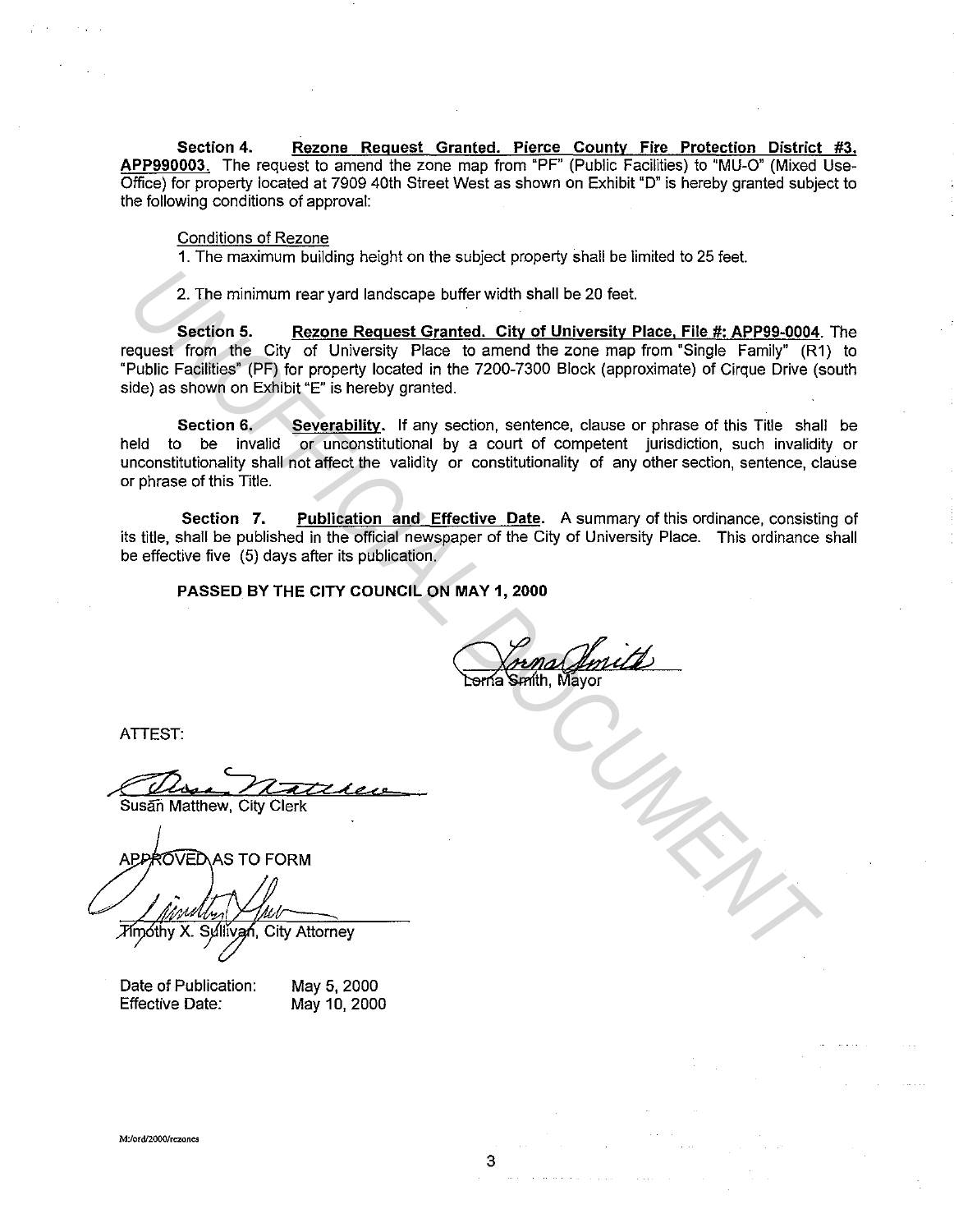#### **ORDINANCE 273 EXHIBIT A**

#### **FINDINGS AND CONCLUSIONS**

- 1. On July 6, 1998 the City of University Place adopted a comprehensive plan, in compliance with Chapter 36.70A RCW the State of Washington Growth Management Act.
- 2. In May 1999, the City Council adopted Ordinance 235. Ordinance 235 establishes procedures for amending the comprehensive plan and states that comprehensive plan amendments necessitating a change to the zone map shall processed concurrently.
- 3. The City of University Place initiated amendments to the comprehensive plan map with concurrent zoning map amendments in 1999.
- 4. The City of University Place advertised the comprehensive plan amendment/rezone process, solicited applications, and held an open house to assist individuals interested in applying for comprehensive plan map amendments with concurrent rezones in June 1999.
- 5. Three privately initiated comprehensive plan map amendments with concurrent rezone applications were submitted to the City by the July 19, 1999 deadline for privately initiated applications.
- 6. The City of University Place City Council initiated a comprehensive plan map amendment with concurrent rezone in August 1999.
- 7. A SEPA Determination of Non-Significance (DNS) on the plan amendments and concurrent rezones was issued on January 20, 2000 with an appeal period ending February 17, 2000. One comment letter was received during the SEPA comment period and no appeals being filed. Notice of the SEPA determination was provided to adjoining local governments, the County, numerous state agencies including the Department of Ecology, as well as various special interest groups and individual citizens. Crowth Management Act.<br>
2. In May 1999, the City Council adopted Ordinance 235. Ordinance 23<br>
establishes procedures for amending the comprehensive plan and state<br>
that comprehensive plan amendments necessitating a change
	- 8. The required State agency 60-day review period on the comprehensive plan amendments and concurrent rezones began on January 21, 2000 and expired on March 21, 2000. No comments were received from state agencies outside of acknowledgement from Department of Community, Trade and Economic Development of the submittal.
	- 9. On October Commission held 20, 1999 the City a public hearing on the comprehensive plan of University Place Planning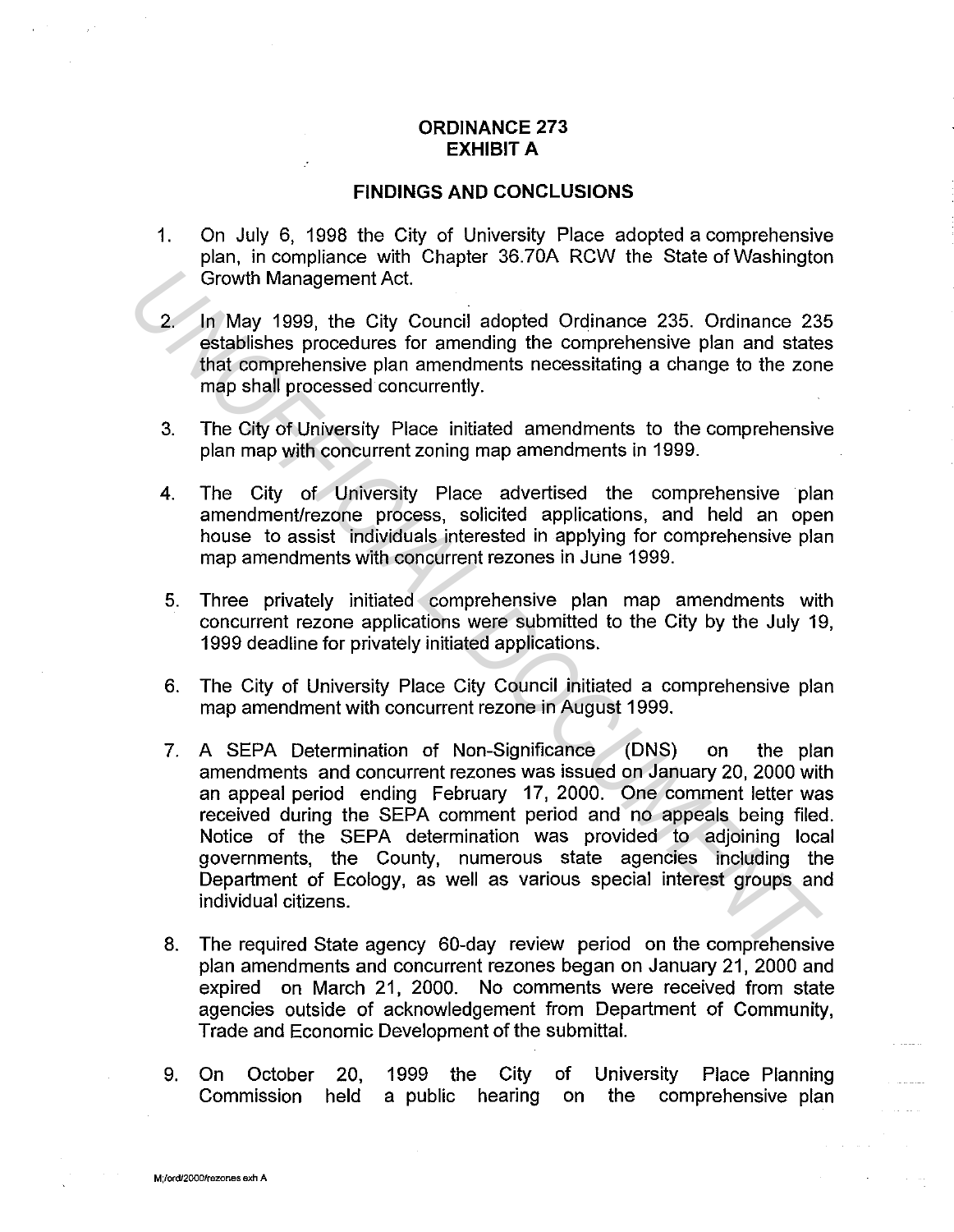amendments and concurrent rezones. Notice of the pubic hearing was provided in the city's official newspaper, posted on property subject to the plan map amendment/rezone requests, posted in public places, mailed to adjacent property owners and mailed to an interested parties mailing list.

- 10. The Planning Commission forwarded its recommendation to the City Council on November 17, 1999 regarding the comprehensive plan text amendments and the four (4) plan map amendments with concurrent rezones.
- 11. The Planning Commission recommended approval of several text amendments and three of the four plan map amendments/rezones. The Planning Commission recommended denial of one plan map amendment/rezone.
- 12. The City Council held a study session on the comprehensive plan map amendments with concurrent rezones on May 13, 2000 with a public hearing on April 17, 2000. Notice of the pubic hearing was provided in the city's official newspaper, posted on property subject to the plan map amendment/rezone requests, posted in public places, mailed to adjacent property owners and mailed to an interested parties mailing list.
- 13. The City Council has approved the four requested Comprehensive Plan map amendments. Each map amendment necessitates a concurrent zone change to ensure the zoning code's consistency with the comprehensive plan.
- 14. The City Council has determined that amending the University Place zoning map is in the public interest, protects the public health, safety and welfare, implements the comprehensive plan, and complies with the Growth Management Act.
- 15. The City of University Place Comprehensive Plan includes policies seeking protection of residential uses and that promote compatibility between different land uses. Policy LU1E seeks to provide buffering between different types of land uses, Policy LU2A seeks the preservation of the single family residential character and indicates that such use be protected from conflicting or inappropriate nearby land uses; Policy LU3E seeks to promote commercial development compatible with surrounding single family uses through quality design and buffering. amendments and the four (4) plan map amendments with concurrent<br> **The Planning Commission recommended approval of several text**<br> **ITHE Planning Commission recommended approval of several text**<br> **Planning Commission recomme** 
	- 16. The City Council finds that two of the four zone changes, APP99-0002 Mugleston/Still and APP99-0003 Pierce County Fire District #3, necessitate the imposition of approval conditions to implement comprehensive plan policies to ensure compatibility with adjacent single family residential uses.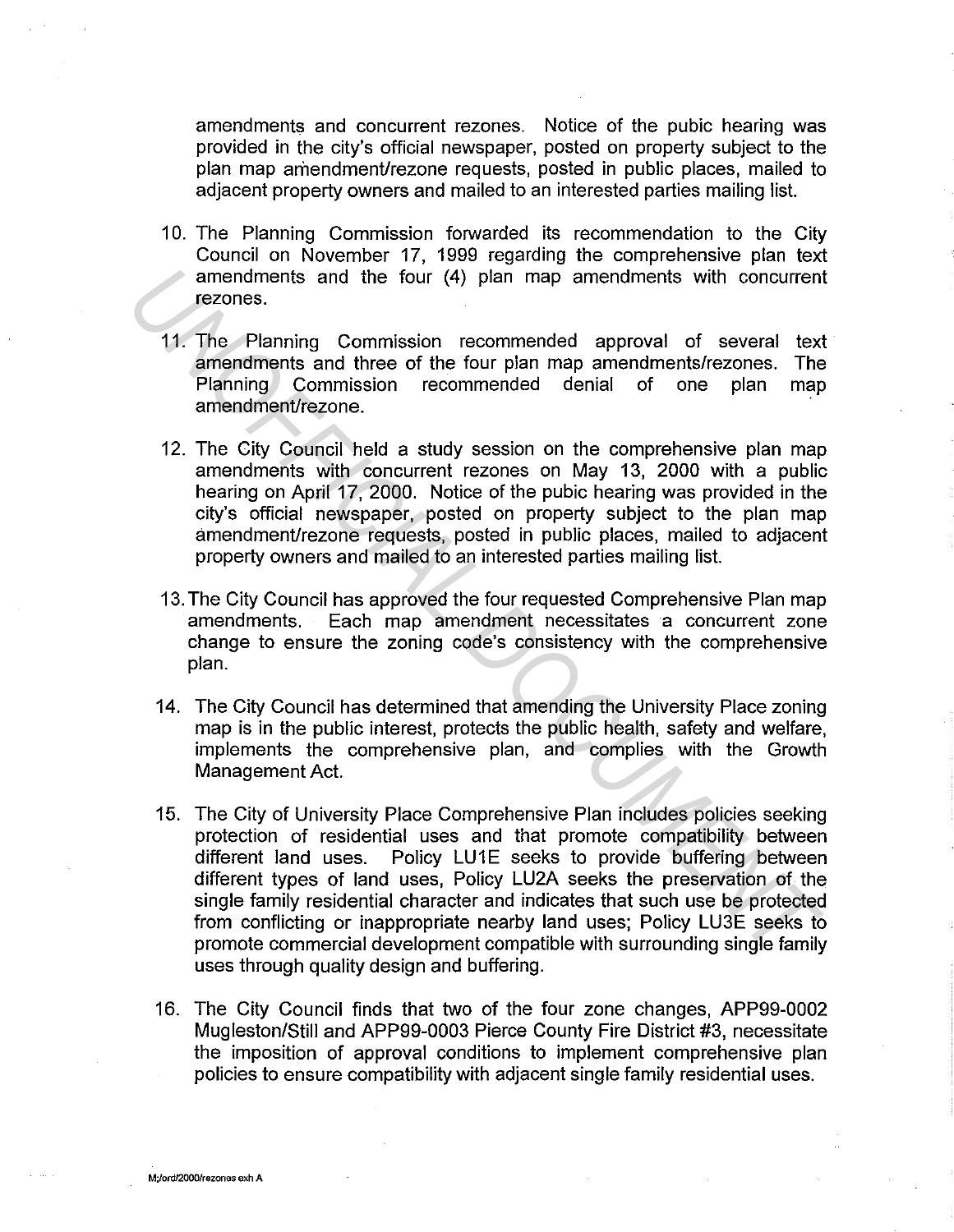- 17. Since the adoption of the Comprehensive Plan the City of University Place has adopted design standards for the Commercial, Mixed Use, Mixed Use-Office and Town Center zones. Implementation of design standards will foster additional compatibility with residential uses for those rezone requests seeking a Mixed Use-Office "MU-0" designation (APP99-0002 Mugleston/Still and APP99-0003 Pierce County Fire District #3) through emphasizing quality site design as called for in Comprehensive Plan policy LU3E.
- 18. University Place Comprehensive Plan Policy LU3G discourages expansion of "linear retail strips". None of the four proposed rezones results in an expansion of a linear retail strip. Three of the four rezones are not to a retail commercial designation. The fourth rezone, Fred Meyer Stores, creates a stand alone retail node but is not bordered by or adjacent to any other commercial retail zoning. **LUSE.**<br> **18.** University Place Comprehensive Plan Policy LU3G discourages expansion<br>
of "linear retail strips". None of the four proposed recornes results in an<br>
expansion of a linear retail strip. Three of the four recon

#### **Conclusions**

- 1. The proposed comprehensive plan map amendments with concurrent rezone requests were noticed throughout the process to adjoining local governments, the County, numerous state agencies as well as special interest groups and affected citizens.
- 2. Significant opportunities for public and agency comment have been provided for during the comprehensive plan amendment and rezone process. This includes notice to state agencies as part of the State 60 day review process, SEPA notice, as well as notice of the Planning Commission and City Council public hearings.
- 3. The rezone requests will not have a probable significant adverse impact upon the environment.
- 4. The proposed rezones are consistent with the Comprehensive Plan. Two rezones warrant the imposition of conditions to fully implement the Comprehensive Plan policies that call for compatibility with adjacent single family residential uses.
- 5. None of the rezone requests, if granted, promotes a linear retail strip.
- 6. The City Council has determined that amending the City of University Place zoning map is in the public interest, protects the public health, safety and welfare, implements the Comprehensive Plan, and complies with the Growth Management Act.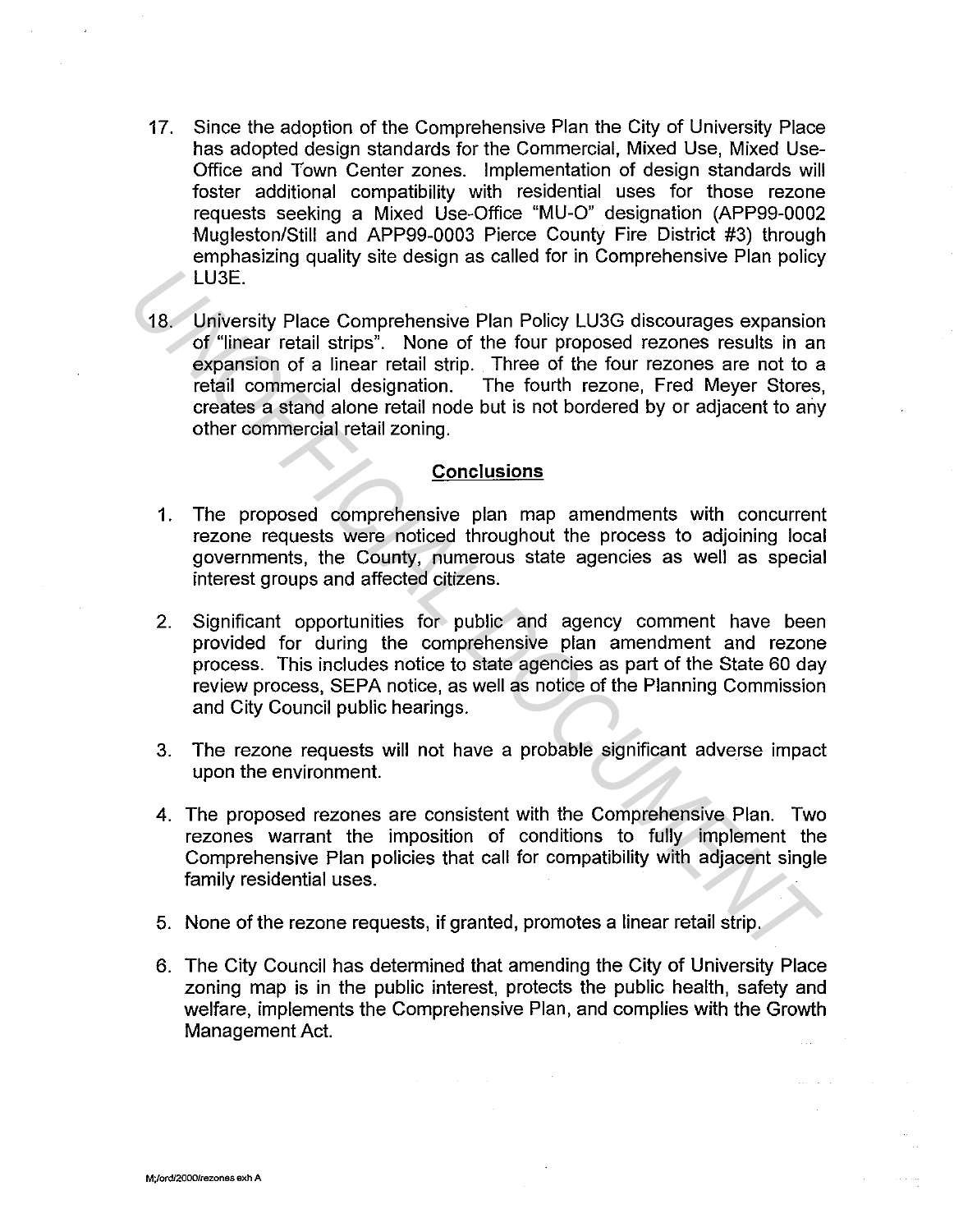# EXHIBIT B

# APP99-0001 Fred Meyer Stores **APP99-0001**<br>Fred Meyer Stores<br>All Control Document Production of the Magnetic Production of the Magnetic Production of the Magnetic Production of the Magnetic Production of the Magnetic Production of the Magnetic Producti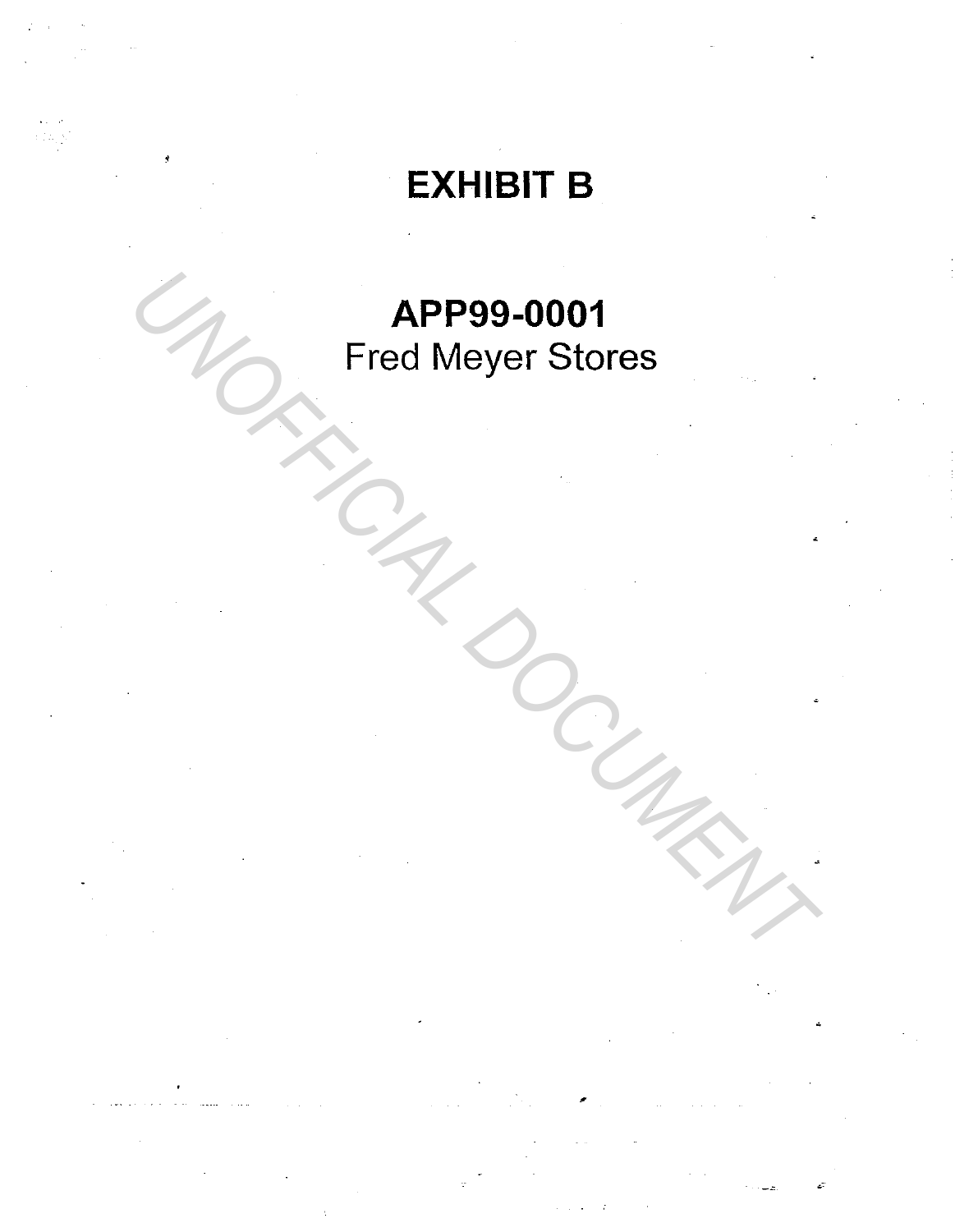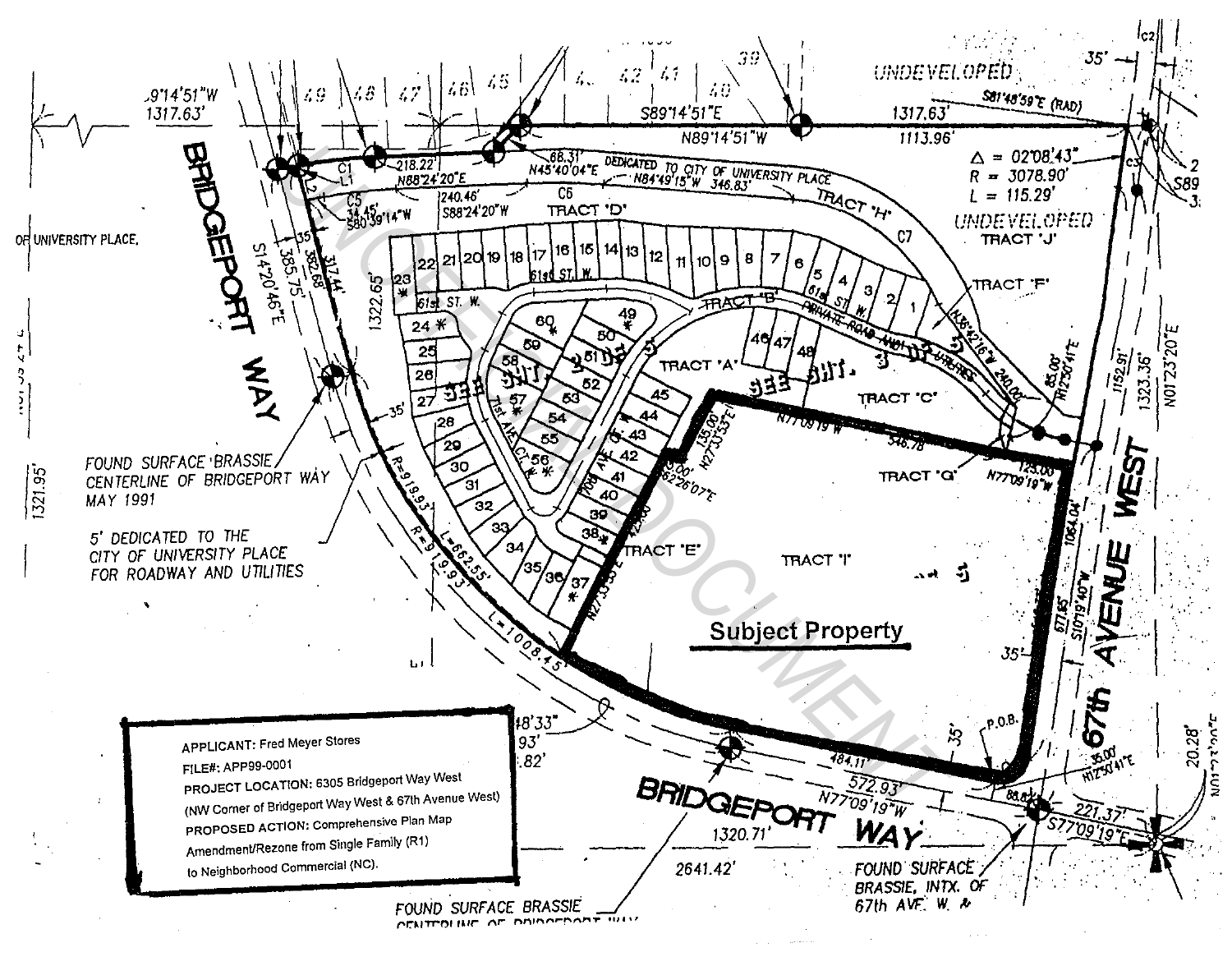# EXHIBIT C

## APP99-0002

David Mugleston/Ken and Linda Still **APP99-0002**<br>David Mugleston/Ken and Linda Still<br>Alexander Channel Control of the Control of the Control of the Control of the Control of the Control of the Control of the Control of the Control of the Control of the Contr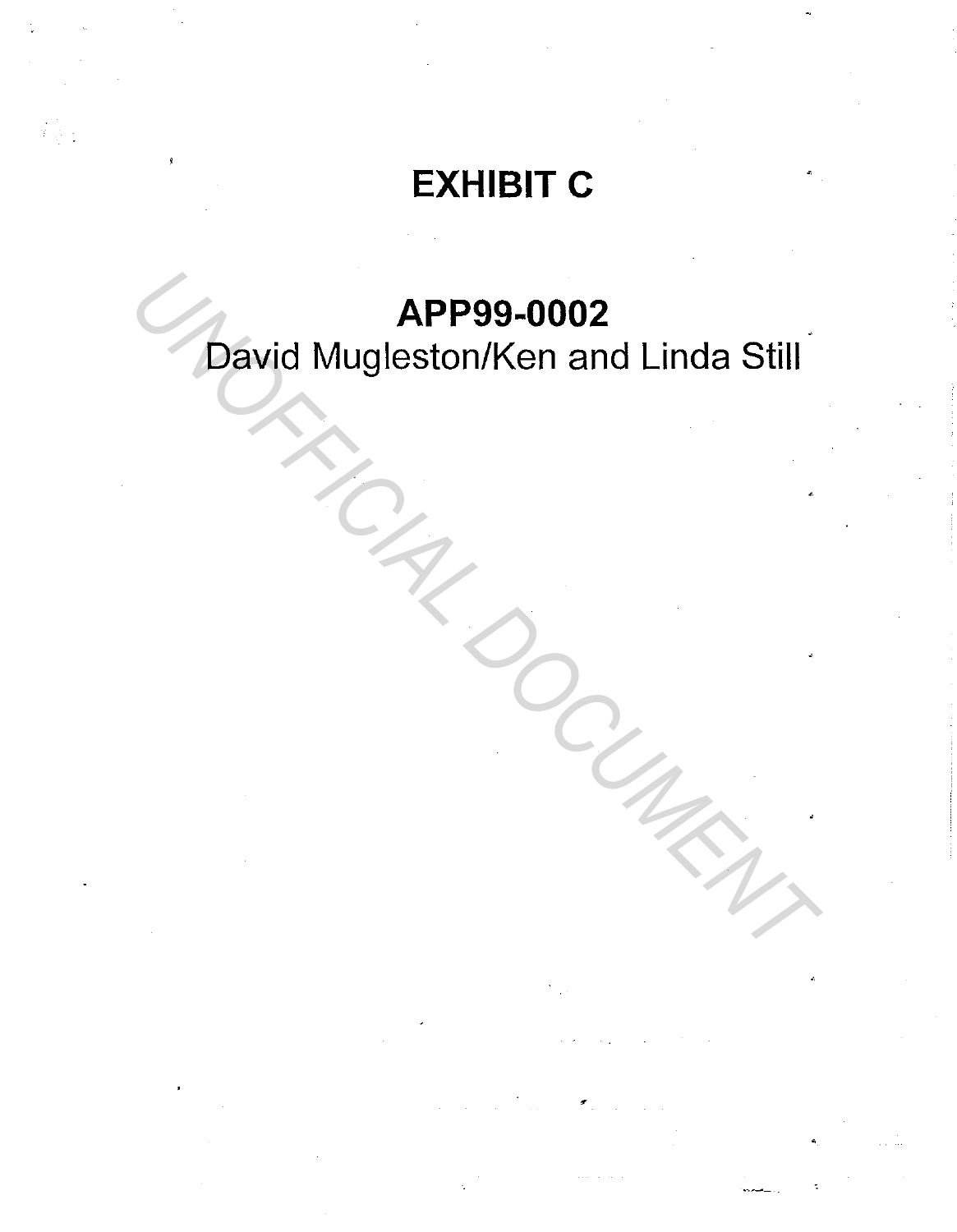

' APPLICANTS/OWNERS: Ken and Linda Still/David Mugleston FILE #: APP99-0002

PROJECT LOCATION: 3300-3400 block (approximate) of Bridgeport Way West (west side). (Lots 7-20 inclusive of Block 16 of Menlo Park Plat, along with westerly 33' of vacated Menlo Drive West). The subject parcels do not abut Bridgeport Way West.

PROPOSED ACTION: Comprehensive Plan Map Amendment/Rezone from "Single Family" (R1) to "Mixed Use-Office" (MU-O).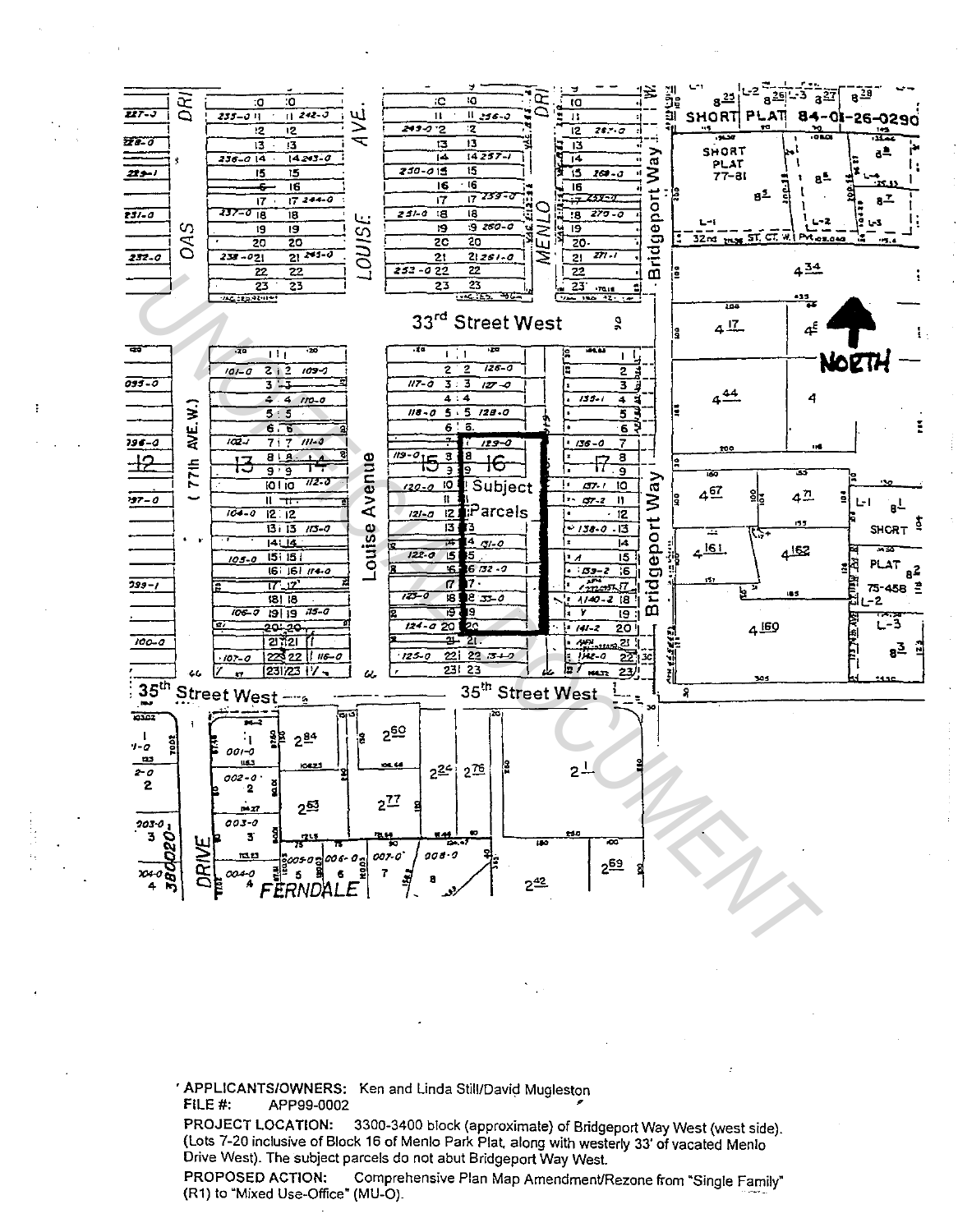## **EXHIBIT D**

### **APP99-0003**

# Pierce County Fire Protection District #3 **APP99-0003**<br>Pierce County Fire Protection District #3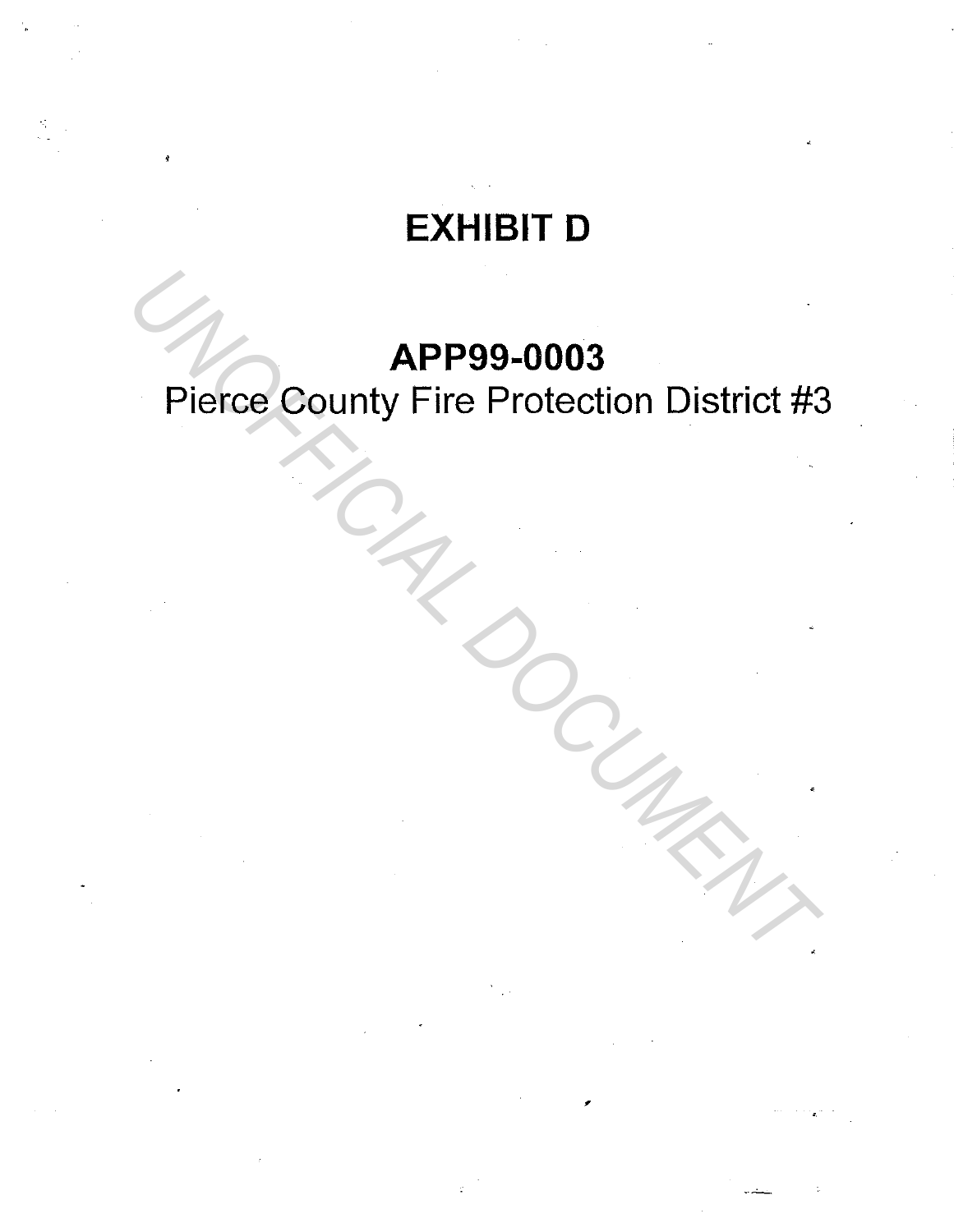

**APPLICANT:** Pierce County Fire District #3 FILE #: APP99-0003 7909 40<sup>th</sup> Street West, University Place (See map on reverse). PROJECT LOCATION:

PROPOSED ACTION: Comprehensive Plan Map Amendment/Rezone from "Public Facilities" (PF) to "Mixed Use-Office" (MU-O).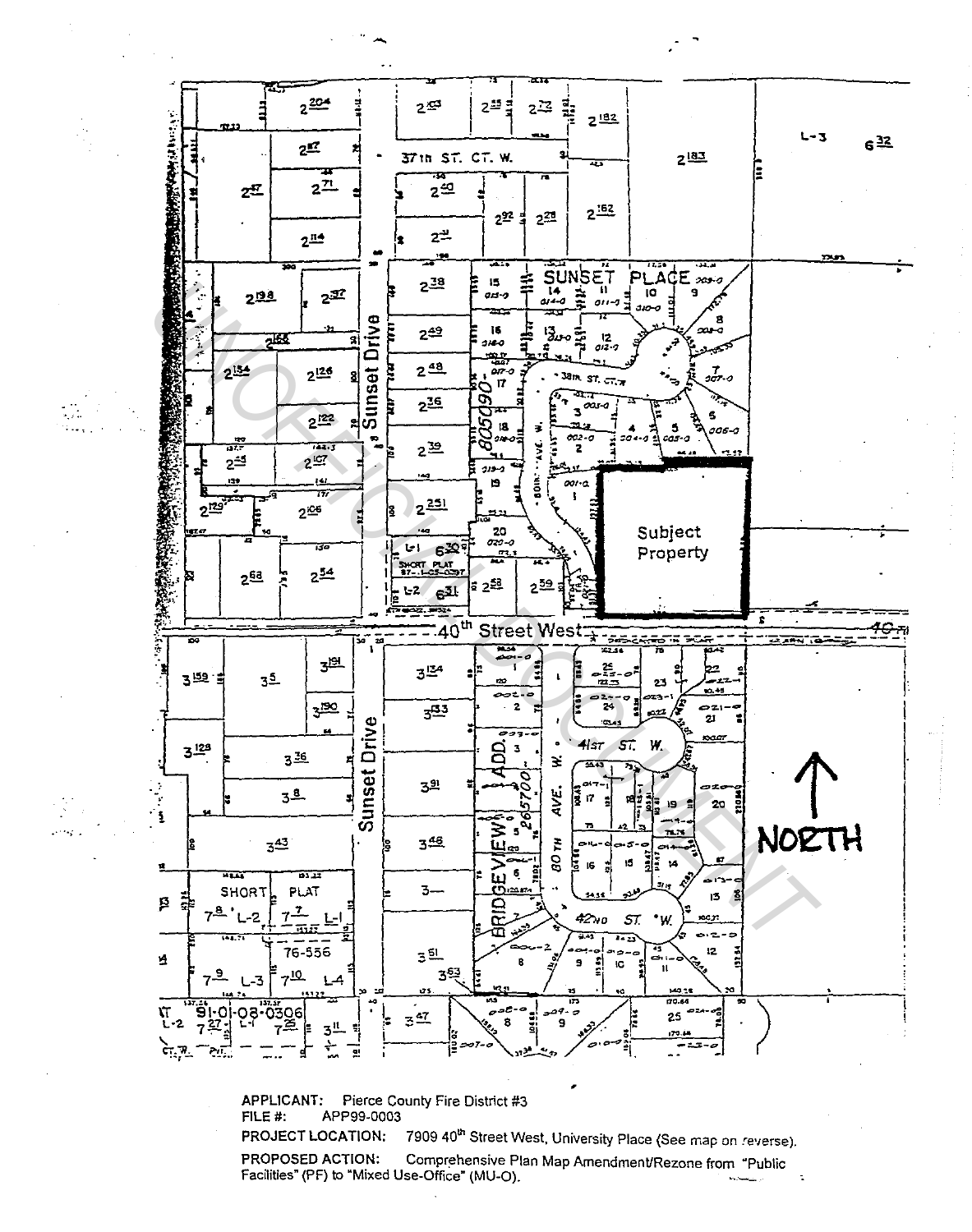# EXHIBIT E

# APP99-0004 City of University Place *UNCORERE APP99-0004*<br>City of University Place